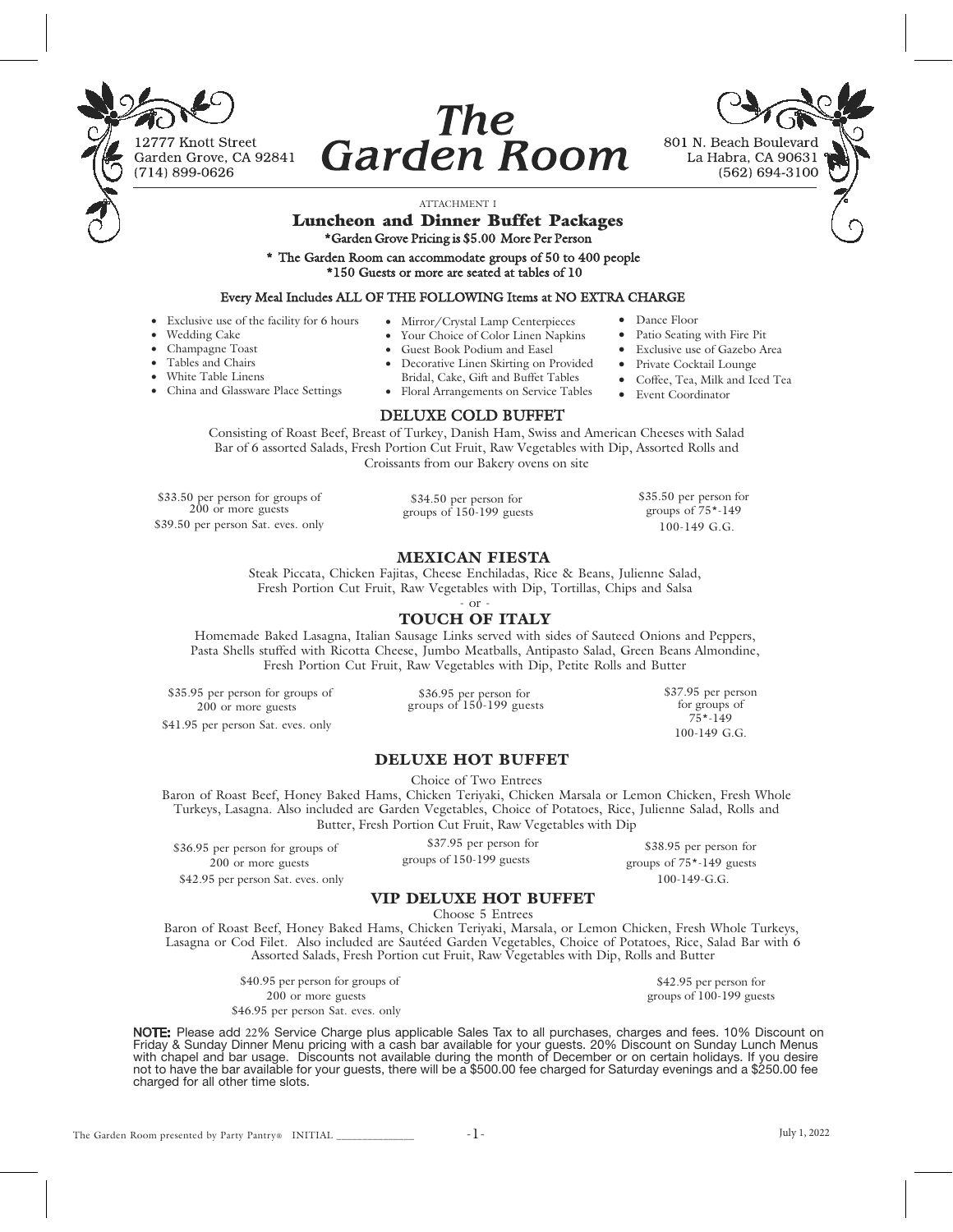## Full Service Tableside Sitdown Luncheon and Dinner Packages \*Garden Grove Pricing is \$5.00 More Per Person

## \* The Garden Room can accommodate groups of 50 to 400 people \*150 Guests or more are seated at tables of 10

#### Every Meal Includes ALL OF THE FOLLOWING Items at NO EXTRA CHARGE

- Exclusive use of the facility for 6 hours
	- Wedding Cake
- Champagne Toast
- Tables and Chairs
- White Table Linens
- China and Glassware Place Settings
- Mirror/Crystal Lamp Centerpieces
	- Your Choice of Color Linen Napkins • Guest Book Podium and Easel
- Decorative Linen Skirting on Provided
- Bridal, Cake, Gift and Buffet Tables
- Floral Arrangements on Service Tables

#### BEEF

Roast Prime Rib of Beef Au Jus, Creamed Horseradish<br>Chateau Briand ......... Sauce Bearnaise Accent

\$42.95 per person for groups of 200 or more guests \$48.95 per person Sat. eves. only

\$43.95 per person for groups of  $150-199$  guest \$44.95 per person for groups of 75\*-149 100-149 G.G.

• Dance Floor

• Event Coordinator

Patio Seating with Fire Pit • Exclusive use of Gazebo Area • Private Cocktail Lounge • Coffee, Tea, Milk and Iced Tea

# PORK

Roasted Pork Tenderloin with your choice of either a Roquefort White Wine Cream Sauce, or a whole grain mild mustard cream sauce..... Price per plate, refer to Poultry items.

# **POULTRY**

Chicken Cordon Bleu ......... Breast of Chicken stuffed with Prosciutto Ham/Cheese Chicken Florentine ......... Chicken Breast with Spinach and Creamy Bur Blanc White Sauce Breast of Chicken Marsala ......... Smothered with fresh Mushrooms, Marsala Sauce Teriyaki Chicken ................... Lightly glazed with Teriyaki Sauce and Pineapple Chicken Piccata ......... Sauteed in Lemon Butter with White Wine and Capers Breast of Chicken Janee ......... Boneless Chicken Stuffed with Wild Rice and Mushrooms Chicken Marco Polo ......... Stuffed Chicken Breast with Broccoli and Cheese

\$36.95 per person for groups of 200 or more guests \$42.95 per person Sat. eves. only

\$37.95 per person for groups of 150-199 guests \$38.95 per person for groups of 75\*-149 100-149 G.G.

# FISH

Fresh Baked Salmon Filet ......... Served with a Lemon Caper or Dill White Wine Sauce

Baked Halibut ......... Glazed with a Lemon Butter Sauce

\$39.95 per person for groups of 200 or more guests \$45.95 per person Sat. eves. only

> POTATO SELECTIONS Rose Potatoes Scalloped or Au Gratin Oven Browned Parslied Potatoes

\$40.95 per person for groups of  $150-199$  guests

\$41.95 per person for groups of 75\*-149 100-149 G.G.

The Above Entrees Include a Julienne Salad, Selection of Vegetables, Your Choice of Potato or Rice, Fresh Baked Rolls from our Bakery

## VEGETABLE SELECTIONS

Green Beans Almondine Honey Glazed Carrots Creamed Corn Broccoli with Mild Cheddar Sauce Medley of Peas/Carrots/Mushrooms California Mix of Carrots/Broccoli/Cauliflower with Mild Cheese Sauce

#### NOTE:

NOTE: Please add 2% Service Charge plus applicable Sales Tax to all purchases, charges and fees. 10% Discount on Friday & Sunday Dinner Menu pricing with a cash bar available for your guests. 20% Discount on Sunday Lunch Menus with chapel and bar usage. Discounts not available during the month of December or on certain holidays. If you desire not to have the bar available for your guests, there will be a \$500.00 fee charged for Saturday evenings and a \$250.00 fee charged for all other time slots.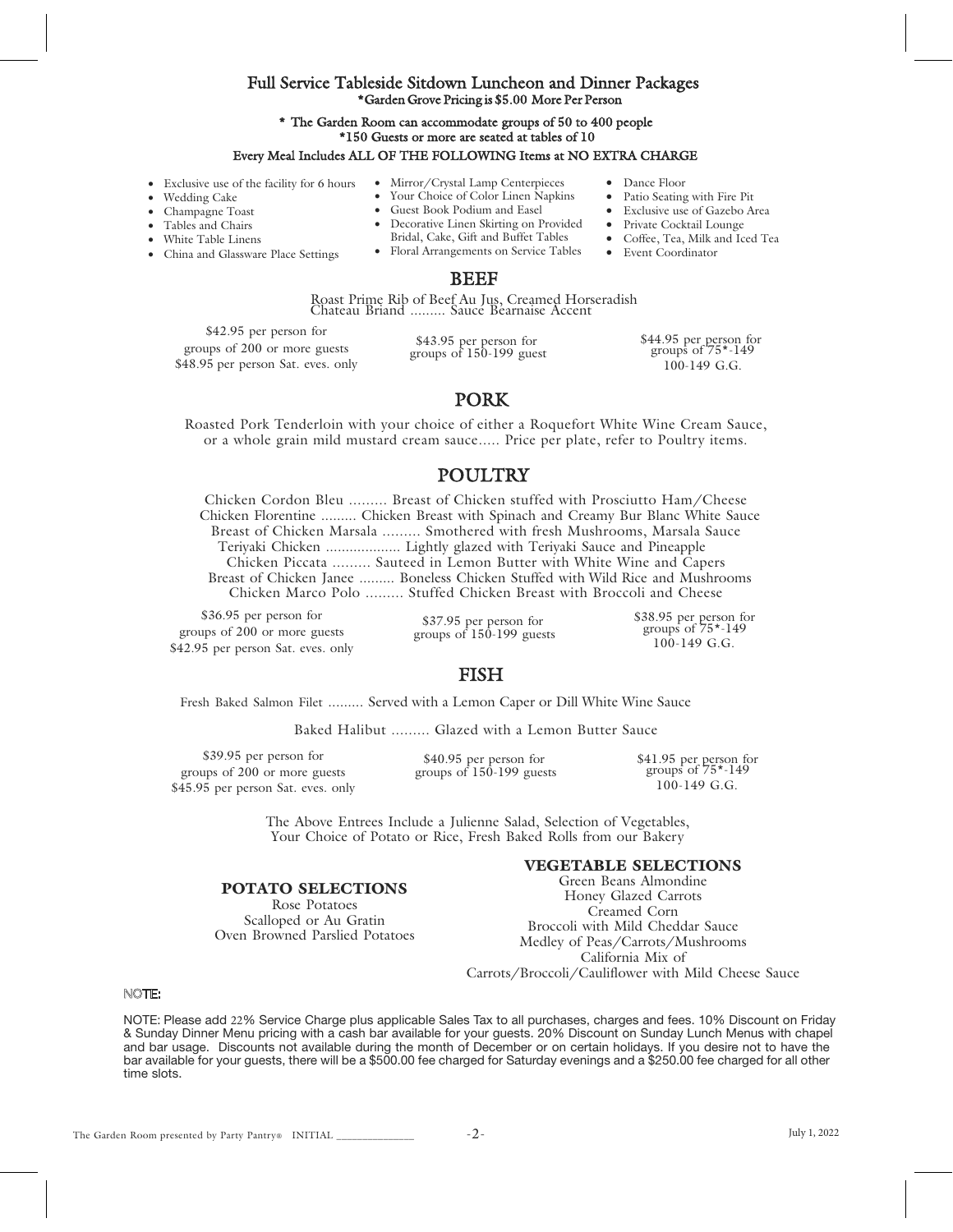ATTACHMENT II

# ELEGANT PUNCH FOUNTAIN

Continuously Flowing Fruit Punch Spritzer from our Elegant Fountain \$100 for 200 guests or less

# APPETIZERS

Starting at \$8.00 Per Person

Select 4 Types of appetizers from the following list.

STUFFED MUSHROOMS - Our very own recipe of sausage and cheese stuffing

MINI MEATBALLS - Zesty Italian style or Swedish

DELICIOUS DEVILED EGGS - Garnished with cherry tomatoes and olives

CHEESE AND SALAMI PLATTERS - Cotto salami beautifully complimented by cheθθαι, provolone, and pepper cheese, displayed and plattered just for your occasion

VEGGIE PLATTERS - Fresh displays of carrots, broccoli and cauliflower florettes, cucumbers, pepperoncinis, olives and homemade dip

FRESH FRUIT PLATTERS - Fresh cuts of watermelon, cantaloupe moons, seedless grapes, and whole strawberries arranged and displayed on platters

STUFFED CHERRY TOMATOES - Cherry tomatoes stuffed with a light tuna pate

STUFFED CELERY - Bite size celery filled with a light tuna pate

BUFFALO WINGS - Slightly spicy, but oh so good

MUNCHERS - Double cheese delight, cheddar es mozzarella blended with a diced potato and a mild Anaheim chili

HOT MINI QUICHES - Our selection consists of Lorraine which is bacon, onion e3 cheese gently folded into a light fluffy shell and our spinach w/ onions and cheese

FINGER MINI SANDWICH PLATTERS - An assortment composed of turkey breast, ham and roast beef

HYE ROLLER PLATTERS - Pin wheels made from Armenian cracker bread filled with cream cheese, ham, beef, turkey and lettuce & tomato

PALM SANDWICHES - An assortment of roast beef, turkey and ham sandwiches dressed with mayonnaise and tomatoes

*<sup>3</sup>" flakey croissants with and assortment of roast beef, turkey and ham, dressed with mayonnaise and tomatoes.*